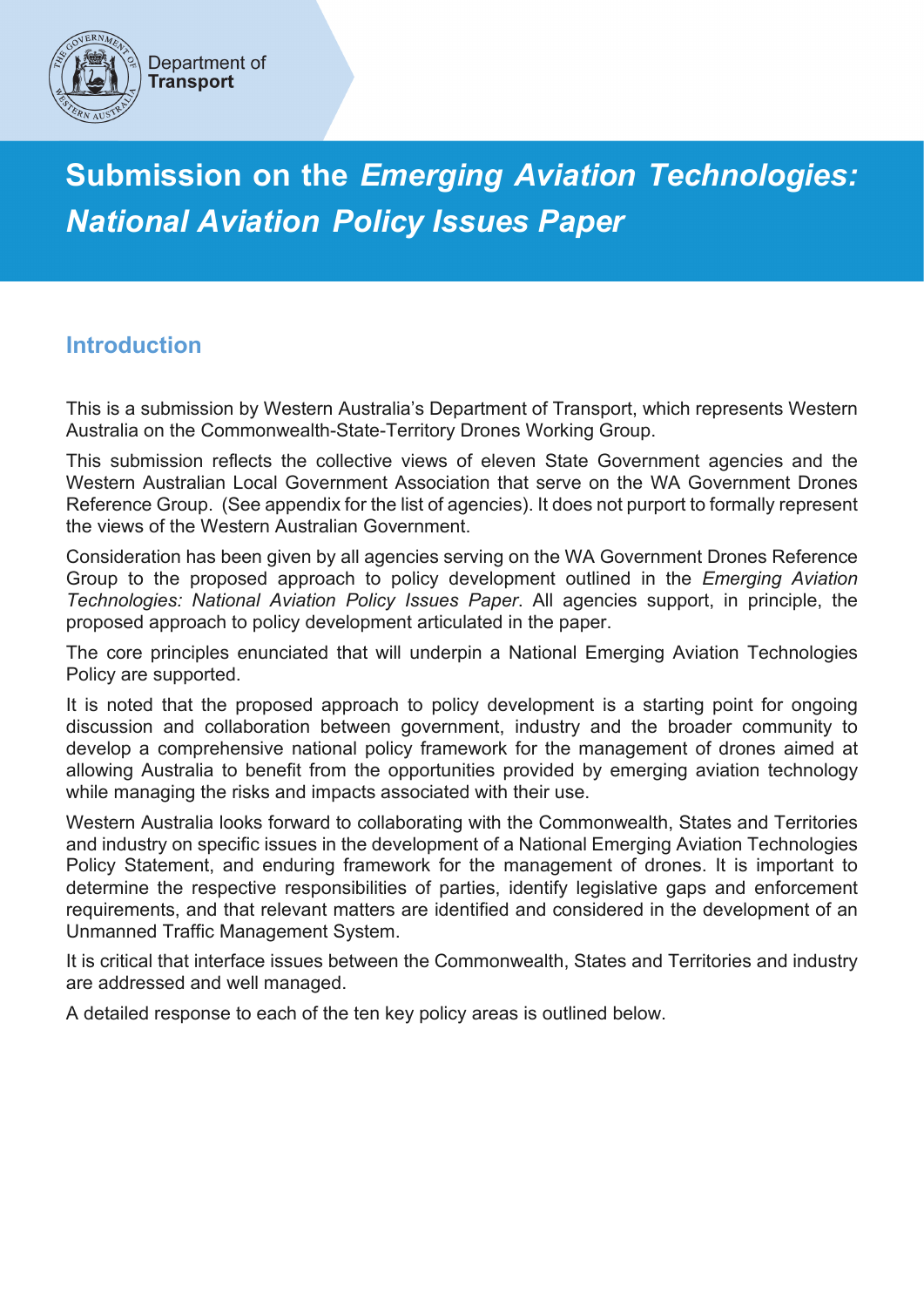# **1. Airspace integration**

The proposal for Airspace integration is that:

*The Australian Government, in partnership with industry, will develop an Unmanned Traffic Management (UTM) system that would support a combination of centralised government services and industry-provided services that will facilitate fair and competitive access to airspace and mitigate a wide range of risks and impacts.*

#### WA Drones Reference Group position and reasons

**We support** the development of a system of traffic management for unmanned and autonomous aircraft by the Australian Government in partnership with industry.

WA views aviation airspace integration as a Commonwealth responsibility, recognising the expertise held by the Commonwealth in air traffic management and control of airspace.

It makes sense for the Commonwealth to take the lead in this endeavour. There should not be multiple regulators in place for air traffic management and were that to be the case it would make things difficult for industry, blur lines of responsibility and accountability and possibly compromise safety.

#### Additional comments and considerations

Clarification is required as to the anticipated role for State and Territory law enforcement in supporting Commonwealth execution of enforcement powers contained in the UTM.

Mechanisms of information sharing within the UTM require consideration. Reciprocal sharing of information between State/Territory law enforcement and the Commonwealth is necessary. Protection of sensitive information will also be required, particularly where public/private partnerships exist.

In the event of emergency situations, it would be beneficial that the UTM provides a mechanism for fast approval and access of drones to effected areas, together with a capacity to alert emergency services to banned aircraft activities.

If the intention is that the UTM will provide approval for flight paths, then noise issues will need to be considered and addressed during the design of the system. Liaison with and input from relevant state and local government bodies is recommended so that the process of mapping flight paths is informed by relevant local context.

Airservices Australia and Civil Aviation Safety Authority (CASA) will need to be appropriately funded for the development of UTM for the integration of airspace management for manned, unmanned and autonomous aircrafts.

# **2. Safety**

The proposal for safety is that:

*The CASA will maintain its commitment to the primacy of safety, while taking a responsive, modern and evidence-based approach to safety regulation and the certification of new aviation technology that provides scope for innovation and flexibility, having regard to the inherent risks of the operating environment, other airspace users and the travelling public.*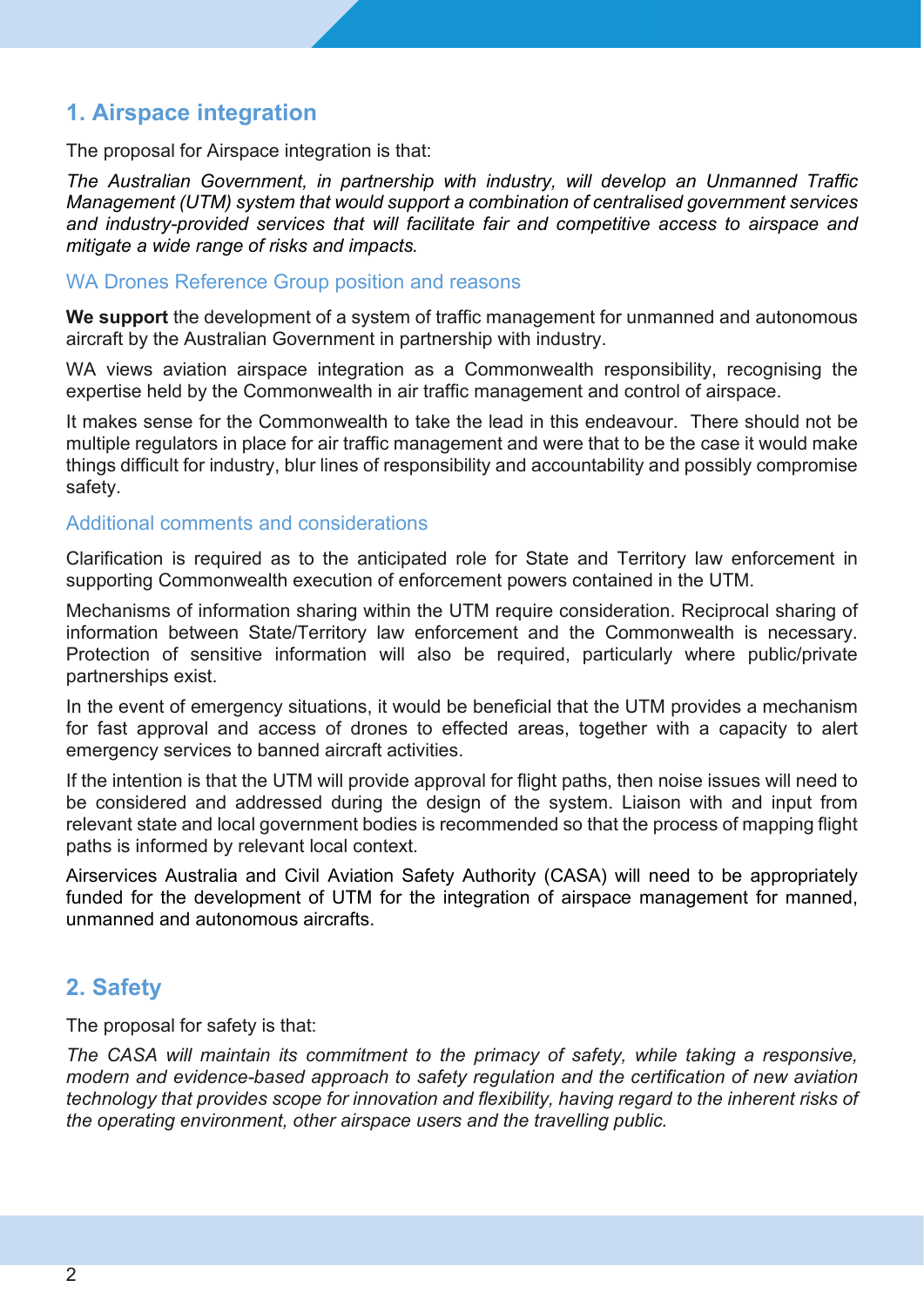### WA Drones Reference Group position and reasons

**We support** the proposal and consider that it is appropriate for CASA to maintain responsibility for safety and overseeing safety regulation. However, it is imperative that CASA is adequately resourced to adequately deliver these functions.

WA agencies note that CASA is the aviation safety regulator and carries out its functions in accordance with the *Civil Aviation Act 1988*, which includes the requirement to regard the safety of air navigation as the most important consideration. WA agencies concur that safety is the paramount consideration.

It is appropriate that CASA remain responsible for overseeing safety regulation and certification of new drone technology. This might include:

- $\circ$  regulation of systems, training, pilots and equipment:
- o regulation of certificated aircraft, including regulatory oversight of maintenance; and
- o regulation and administration of airspace.

#### Additional comments and considerations

Consultation is required where a role in maintaining safety is anticipated for State/Territory law enforcement agencies.

While CASA has an enforcement and compliance function for drones, it is acknowledged an adequate level of resources need to be allocated to this area to ensure future enforcement of drone regulation.

Changes in operational licensing and drone licensing requirements that result in an increase in licensing related costs have the potential to impact the supply of drones and licensed pilots. Regional areas are likely to be most affected by the limited availability of licensed pilots. Consideration need to be given to this when considering any changes to licensing requirements.

Integration of the UTM with the communication systems of State/Territory based fixed craft requires consideration, particularly where the internal communication systems used by State/Territory emergency services is concerned.

WA would not support a scenario where WA government emergency response agencies' internal communication networks were regulated by the Commonwealth under drones legislation or critical infrastructure legislation.

## **3. Security**

The proposal for security is that:

*The Australian Government will lead the development of a proportionate and evidence-based approach to managing security risks associated with drones and eVTOL (electric vertical take-off and landing) vehicles that is adaptable to changing circumstances and technologies while ensuring a secure operating environment.*

#### WA Drones Reference Group position and reasons.

**We support** the proposal and consider that the Australian Government should lead the development of a proportionate and evidence-based approach to managing security risks associated with malicious use of drones.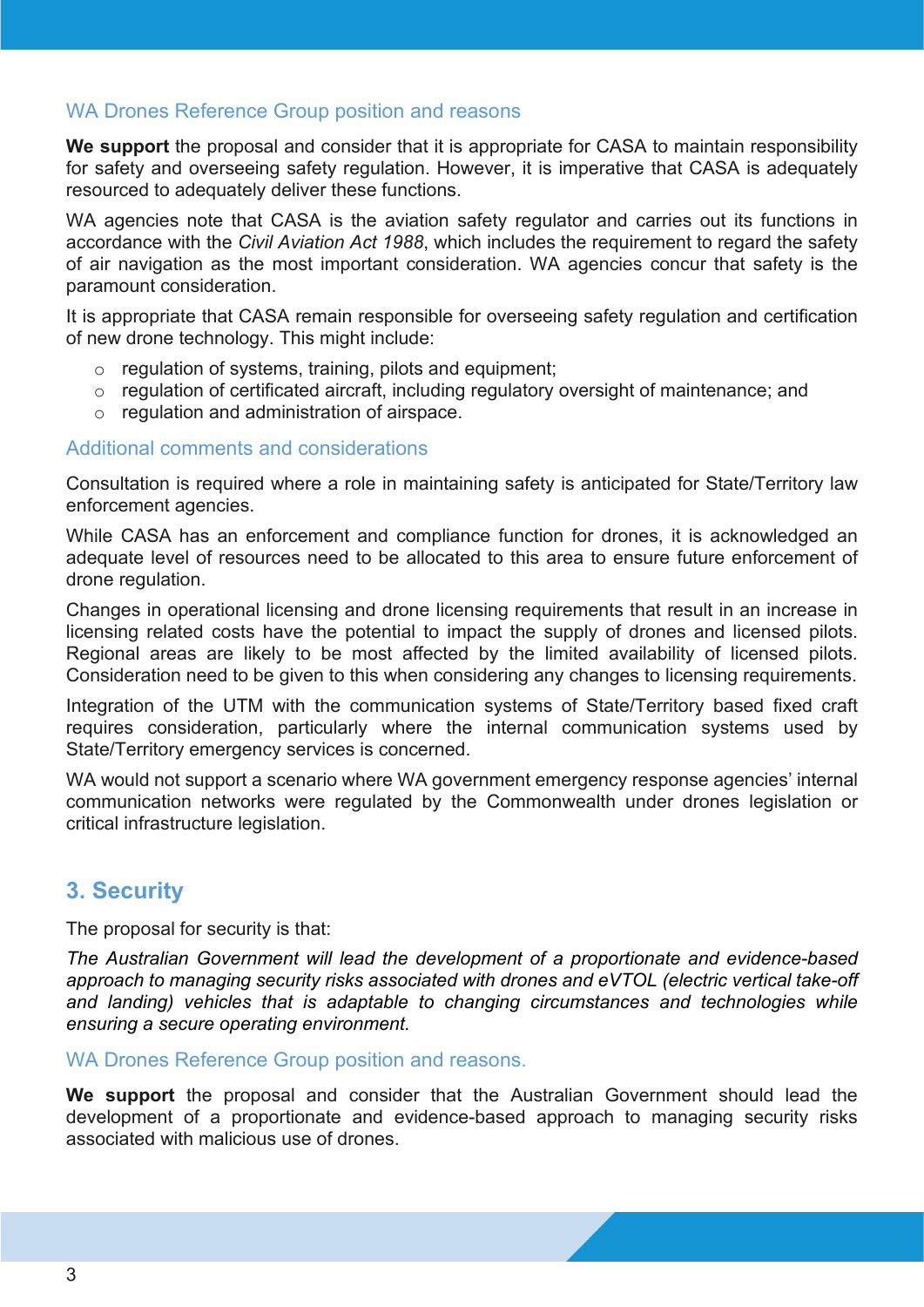It is recognised that a drone security framework should take a broad approach to managing the physical, cyber and socioeconomic risks associated with drones and include a range of policy and operational measures to deter and mitigate the security risks associated with drones.

Legislation and policies enabling the use of counter-drone capability for authorities is one of the most important aspect of this approach to respond or manage potential threat posed by drones.

### Additional comments and considerations

In terms of counter-drone legislation and policies:

- Priority needs to be given to the drafting of this legislation as the technology exists to enable the execution of counter-drone operations, however legislation authorising these operations requires drafting and introduction by Commonwealth and State Parliaments and Territorial Authorities.
- o WA notes that Commonwealth legislation is being developed to authorise the use of counter-drones technology. WA suggests that tiered legislation be drafted that sets out a range of powers of enforcement over drone use that may be applied to a situation. The tiers would allow various government, commercial or other authorised entities to take certain activity, subject to the tier that they occupy. For example, tier 1 may provide authority to declare a drone no-fly exclusion zone while tier 3 may enable local law enforcement to take control of a drone and land it at a controlled area.
- $\circ$  Tier 3 authority should be restricted to law enforcement agencies only as it will also require indemnities against allegations of theft as well as indemnities from CASA and Australian Communication and Media Authority regulations.
- o Where legislation related to security is developed, consideration should be given to the drafting of national model legislation governing drone security that could then be adopted by each jurisdiction and adapted to suit the environment and needs of that jurisdiction.
- $\circ$  The use of drones within the vicinity of prisons is a security risk that requires consideration. Further development of counter-drone detection technology that may be used by law enforcement or authorised justice/prison personnel should be considered. Legal use of counter-drone technology in this situation may involve the legal declaration of exclusion zones around prisons.

Consultation will be required on security requirements related to police powers, training, counter drone measures and other proposed law enforcement powers and anticipated responses to malicious or unauthorised drone use.

Further investigative and enforcement requirements will need to be considered in relation to software encryption, data and image access (for evidentiary or investigative purposes) and counter drone measures relevant to law enforcement.

It should be noted that current counter-drone technology can only detect 70%-80% of drones which can cause problems for law enforcement agencies.

Unauthorised use of drones is a serious risk to bush fire aerial operations. Law enforcement agencies can currently "detect and monitor" unauthorised drones but do not have the legal authority or protections to compel a drone to land. This may need to be considered as part of the development of security measures around drone use.

Consultation with the Commonwealth (Department of Home Affairs and Department of Infrastructure, Transport, Regional Development and Communications) will need to occur, to understand and clarify how the use of drones by WA Government agencies in, for example, a bushfire would be regulated between the State and the Commonwealth.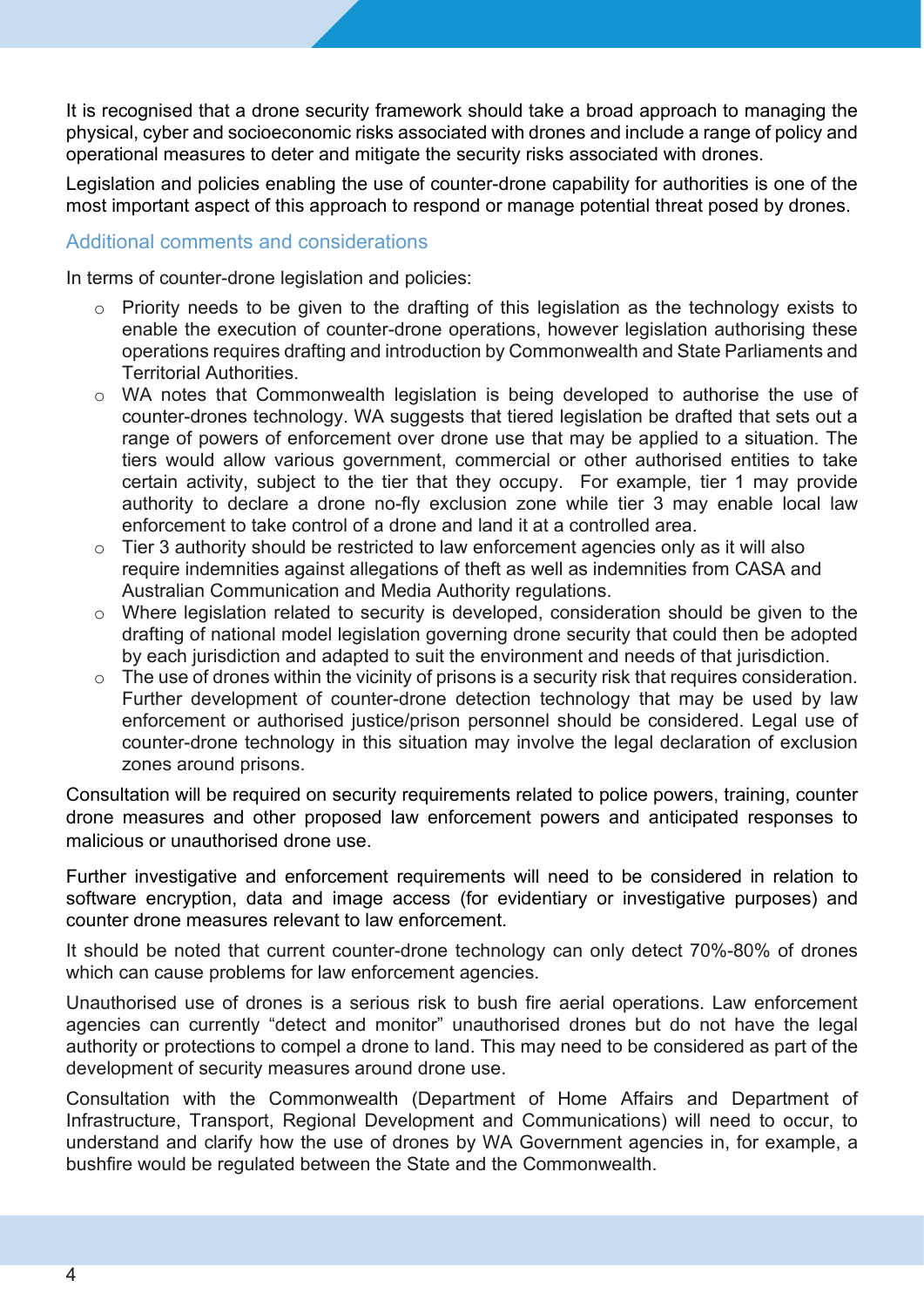# **4. Noise**

The proposal for noise is that:

*The Department of Infrastructure, Transport, Regional Development and Communications (DITRDC) will develop and manage a national regulatory approach to noise management that encourages quieter operations consistent with local community considerations.*

#### WA Drones Reference Group position and reasons

**We support** the proposal and the development of a national approach to noise management of drones.

It is recognised that the current approach to noise regulation emitted by aircrafts is not suitable for noise emitted from drones. Perceived impacts of noise can be highly subjective, and the noise impact can vary depending the environmental factors and the time and conditions in which the drones operate.

The consideration of a long-term approach to the development of a drone and eVTOL Operations Noise Policy Framework is important and a precondition for the successful implementation of noise considerations into the decision-making process of the UTM.

#### Additional comments and considerations

There are significant variations in drone technologies and in use of drones in addition to divergent and inconsistent legislative frameworks in States and Territories vis a vis the Commonwealth.

The Environmental Protection (Noise) Regulations 1997 (WA) currently regulates noise emitted from "model aircraft". Amendment to the regulations may be required to ensure consistency with the noise sources captured in the definition of "model aircraft" in the Civil Aviation Safety Regulations 1998 (Cth).

The proposal to set baseline noise levels requires further consideration of the following factors:

- o Flight paths will impact upon noise levels, for example, noise levels will decrease the further the drone's distance from the ground. The perceived noise impact will be less if the flight path occurs above road and rail corridors.
- $\circ$  Drone numbers will also impact noise levels and in this situation, it may be prudent to undertake modelling to determine the noise levels of varying numbers of drones. This will require good understanding of the acoustical output of drones and potentially require adjustments to existing modelling software and procedures.
- o Characteristics of noise differ between drones and other transportation modes, and while drones may emit less noise measured in decibels than other forms of transport, the tonality of drones can be an irritant to the public.
- o While the public is wary that drones will present an additional noise source in the environment, drone advocates suggest that drone noise will replace other sources. It is not known to what extent either viewpoint is valid, and analysis of potential drone take up in the near future is required.
- $\circ$  It appears that a limit to noise level is proposed in the submission, the noise parameters around setting this limit need to be clarified. For example, consideration needs to be given to both the maximum level (L<sub>max</sub>) of single drone flight in addition to the overall noise energy generated by a large number of drones over a longer period (the Leq approach). It is likely that the parameters and metrics will change as the usage of drones develop.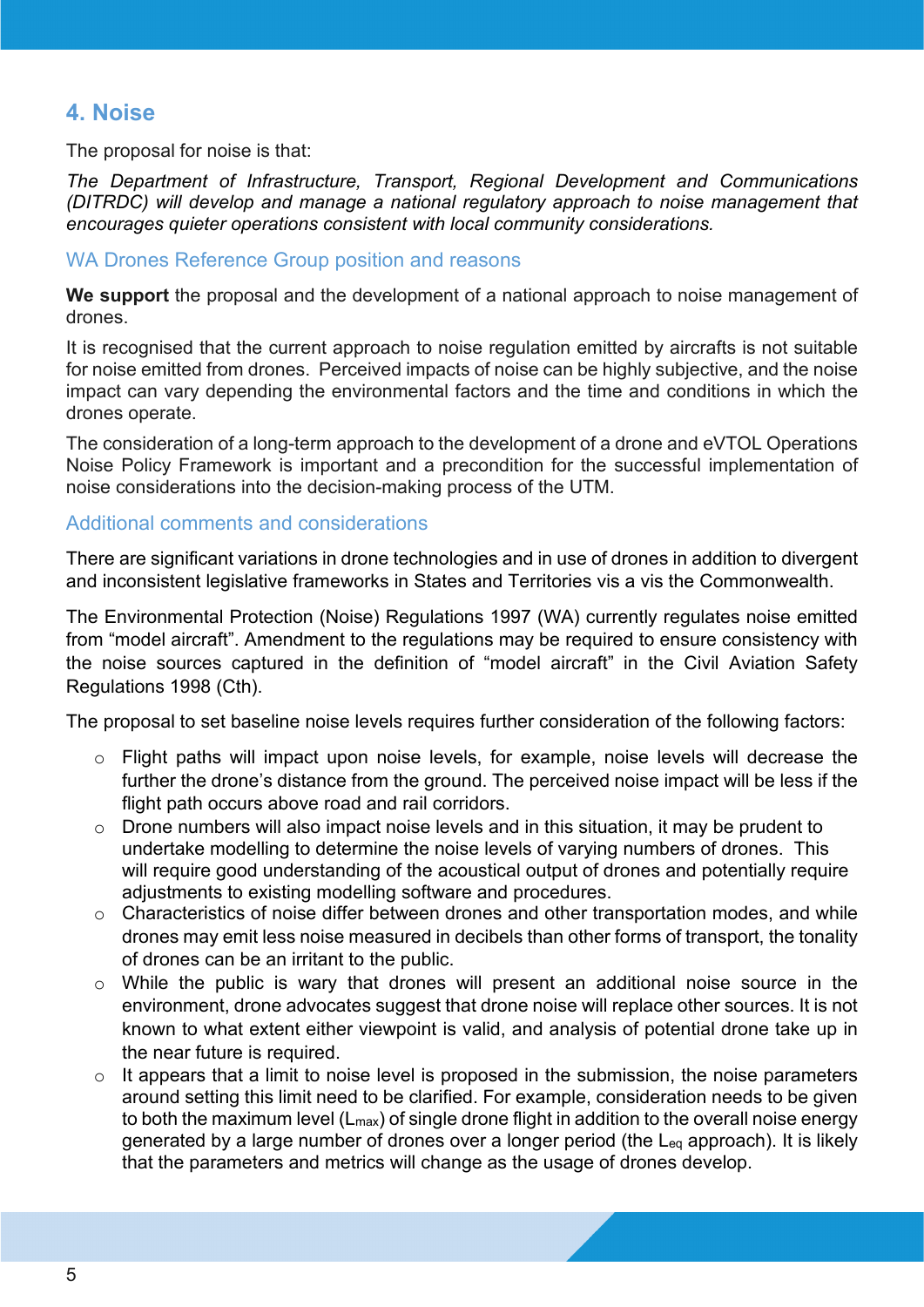Clarification is required around the level of State/Commonwealth engagement in setting appropriate noise level criteria. It is unclear whether the criteria will be set at a Commonwealth level (following consultation with the states and other bodies) and evaluated for a particular project by the State, or whether the criteria will be developed for a particular project by the State under Commonwealth guidance.

Local governments have been receiving an increasing number of noise and amenity related complaints relating to drone use however local governments do not have the regulatory tools available to address these concerns. Australian Government assistance is sought to undertake research and obtain National agreement on standards and conventions for drone noise. Development of a process for certifying drones at the point of import or manufacture would also be useful. Management of intrusive noise and privacy could be assisted through effective enforcement laws and drone pilot training, and WA agencies suggest that the Australian Government consider these areas as part of their wider policy work on drones

## **5. Environment**

The proposal for environment is that:

*The Australian Government will lead the development of a consistent, balanced and proportionate approach to manage the impacts on wildlife and the environment, including the enjoyment of nature areas and cultural sites.*

## WA Drones Reference Group position and reasons

**We support** the proposal and the development of a consistent approach that will clarify the roles and responsibilities between Commonwealth/State Government in the application of existing environmental legislation to drones and eVTOL operations.

It is noted that States and Territories have responsibility for most environmental matters and legislation including, for example, the management of national parks and the protection of wildlife. It is considered that when the UTM is developed it will need to be cognisant of environmental legislation in place.

#### Additional comments and considerations

WA state and local governments have developed various regulations and guidelines to manage drone operation over national parks and environmentally sensitive areas. These should be considered when developing a national framework. They include:

- o Information for the use of drones over national parks and other conservation reserves managed under the *Conservation and Land Management Act 1984 (WA)*.
- o Biodiversity Conservation Regulations 2018 that provides separation distances between prescribed fauna and aerial devices.
- o Rottnest Island Regulations 1988 that manage use of aircraft on the island.
- o A small number of Local Governments have implemented Local Laws to manage the use of public areas for recreational drone use.

In developing policy to manage the use of drones over conservation and recreation areas, consideration should be given to the need to minimise drone noise, impacts on privacy and activities that diminish the enjoyment and amenity of these areas.

Jurisdictional boundaries of airspace over water also need to be considered in developing a national management approach.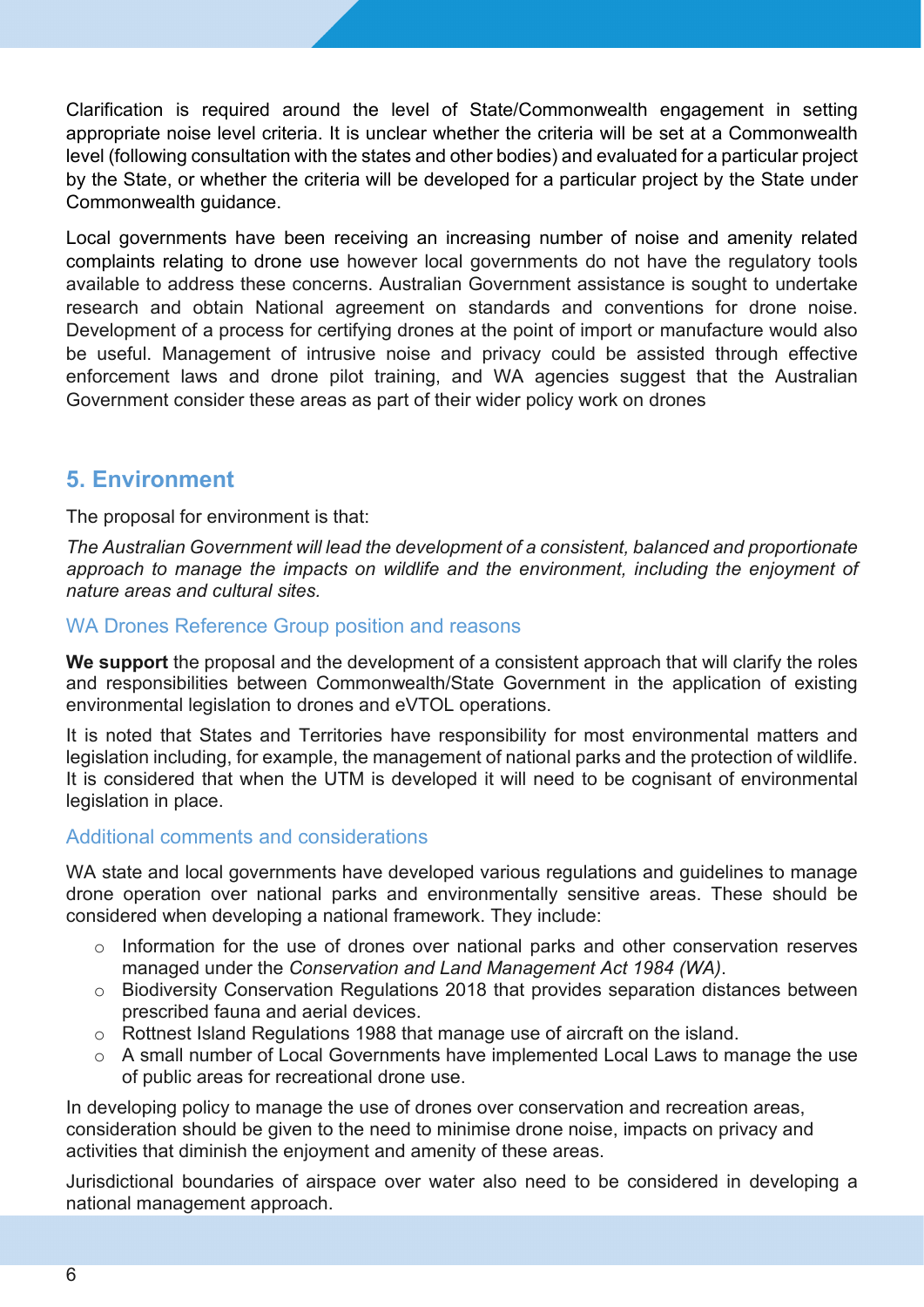The *Aboriginal Heritage Act 1972* and the Aboriginal Heritage Regulations 1974 have legislative provisions in place that protects or limits access to sacred, ritual or ceremonial sites. The regulations specifically require approval from the Minister for Aboriginal Affairs or Registrar for taking photography or making recording for the purpose of commercial reproduction or publication (this includes all sites not just sacred sites). The use of drones for photography and recording over a sacred site can also impact on privacy over the release of photographs and recordings to third parties.

Sensitivity related to Aboriginal heritage and sacred sites need to be taken into consideration when designing the UTM.

## **6. Privacy**

The proposal for privacy is that:

*The Australian Government will lead the development of a nationally consistent approach for managing privacy concerns that balances the impacts on privacy with the needs of drone and eVTOL operations.*

#### WA Drones Reference Group position and reasons

**We support** a nationally consistent approach to regulating privacy concerns impacted by drones and eVTOL operations.

This would be particularly beneficial for WA because currently that there are no comprehensive State based privacy laws. The current legal position regarding drone use and privacy in WA is not clear cut.

#### Additional comments and considerations

While there is no specific privacy legislation in WA care needs to be taken by drone operators to ensure they are not acting in breach of the *Surveillance Devices Act WA 1998*. For example, section 6 of the *Surveillance Devices Act 1998* prescribes that it is an offence to use an optical surveillance device to record visually or observe a private activity to which that person is not a party. This may capture drones that carry recording equipment or video transmission equipment.

It should be noted that the *Surveillance Devices Act* does not apply to the use of devices on Crown land and public spaces were there can be no "reasonable expectation of privacy", as differentiated from the use of drones in the vicinity of private property.

In considering privacy concerns, it may be prudent to develop and run an education campaign that provides a clear message around lawful drone use and what actions may constitute a breach of the *Surveillance Devices Act* or any other relevant privacy rules or regulations.

The development of a centralised UTM will also provide the ability to enable a technology solution to identify and report drones that are potentially infringing privacy.

# **7 Electric Vertical Take-off and Landing Vehicles**

The proposal for electrical vertical take-off and landing vehicles is that:

*The Australian Government will work with all relevant stakeholders to develop measures for safe, efficient, considerate and reliable eVTOL operations in a competitive market that supports safe, efficient and equitable access for all airspace users.*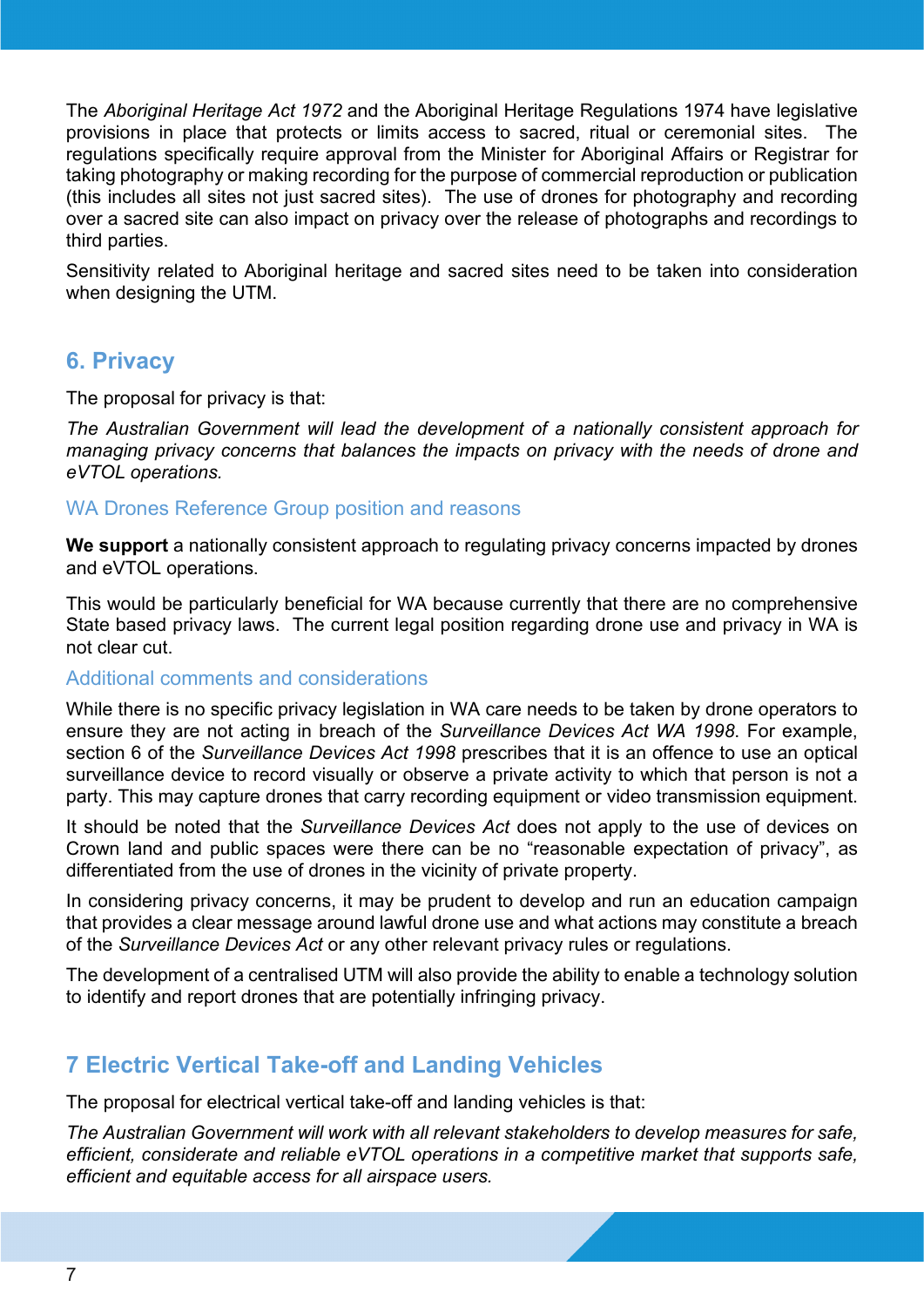### WA Drones Reference Group position and reasons

**We support** this proposed approach and notes that equitable access for airspace users should be one of the foundational principles in the design of a drones management system.

#### Additional comments and considerations

Safe and considerate eVTOL operations are a precondition for public support of electric vertical take-off and landing vehicles. Noise generated by drones can be managed by well-defined flight paths and landing sites ("vertiport"). Noise implications should therefore be considered as part of planning decisions for eVTOL flight paths and landing sites.

There may be issues at the local government level with regards to places where vertical take-off and landing vehicles operate. This may need to be considered in future planning policies for local government and planning agencies.

## **8. Infrastructure**

The proposal for infrastructure is that:

*The Australian Government will lead the development of a coordinated and informed approach to infrastructure planning, investment, requirements and approvals.*

#### WA Drones Reference Group position and reasons

**We support** a coordinated and informed approach.

#### Additional comments and considerations

WA notes that State planning policies and approval processes will need to be considered when designing infrastructure and deciding on the location of vertiports and other infrastructure.

Fundamental to prediction and control of noise would be knowledge of flight paths; fixed corridors or random point to point flights will also need to be considered when designing and mapping infrastructure locations.

# **9. Technology Trials**

The proposal for technology trial is that:

*The Australian Government will develop an approach that fosters partnerships between government and industry to promote shared outcomes and learning with the goal to support the commencement of future commercial operations.*

### WA Drones Reference Group position and reasons

**We support** this approach and note that trials are an important tool for working through issues and ensuring public acceptability of commercial use of drones particularly where this is related to the use of drones for the delivery of goods.

#### Additional comments and considerations

The application of drones in Western Australia has mainly been in the fields of mining, construction, infrastructure inspections, natural resource management, agriculture, law enforcement and emergency response.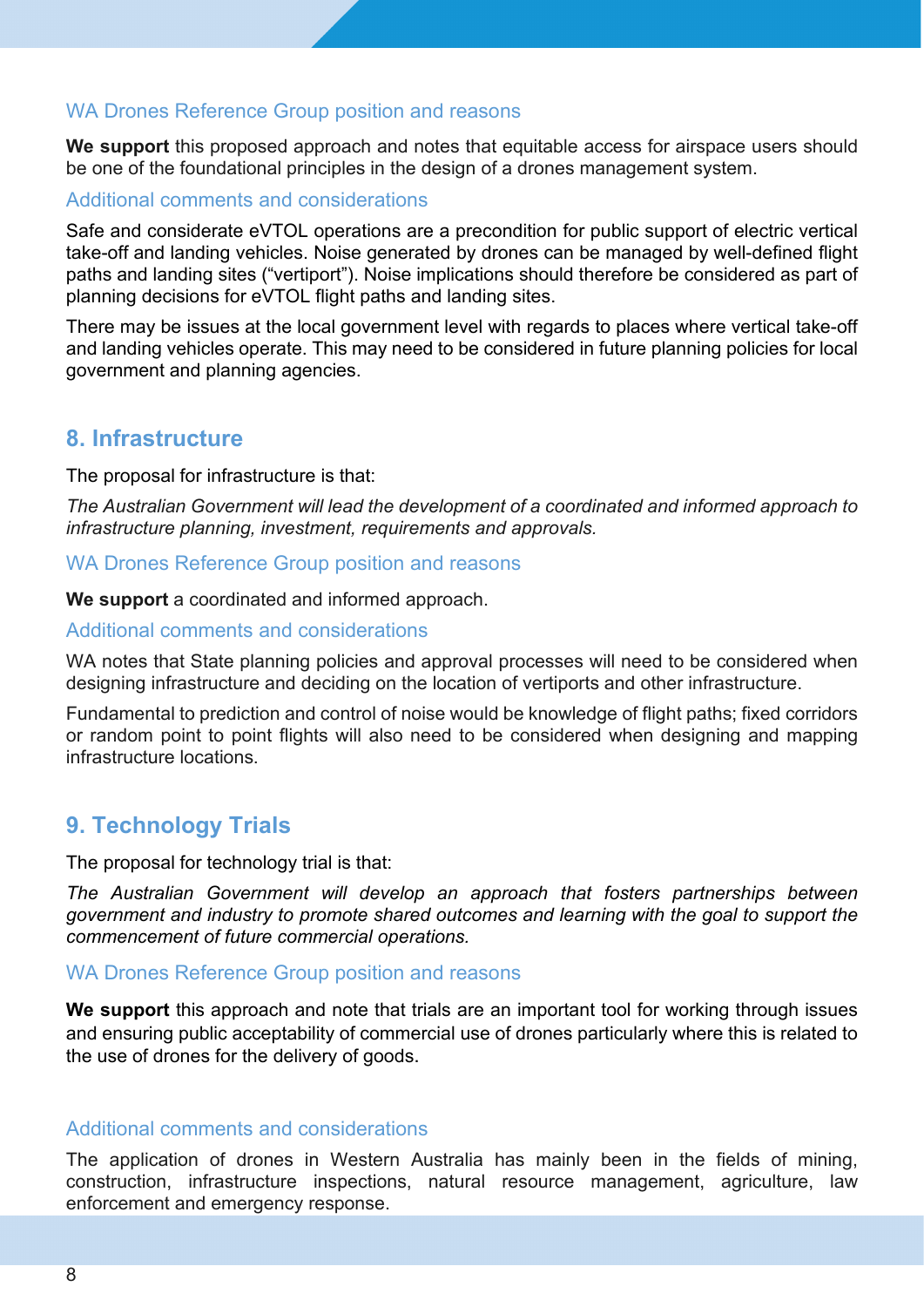Currently, drones are not used in Western Australia for the purposes of delivering goods or for transporting people.

The Australian technology trials appear to be directed towards drones as a vector for transportation of commercial goods.

WA agencies support development of future commercial operations and partnerships with industry but note that in developing such partnerships and commercial operations careful consideration needs to be given to flight path development, noise, safety and security matters as has been raised in this submission.

The current Australian trials will provide insight and information into how flight pathways are developed and any associated noise issues.

The European Union has developed regulations for Unmanned Aircraft Systems including classes of Unmanned Aircraft with maximum sound power levels (SWLs) and SWL testing procedures. While this may limit overall "noisiness" of vehicles and help in classification, it might not provide enough information to enable prediction of noise levels at receivers.

# **10. Central Coordination**

The proposal for central coordination is that:

*The Department of Infrastructure, Transport, Regional Development and Communications will coordinate an ongoing whole-of-government policy approach to manage future challenges associated with emerging aviation technologies to ensure a consistent and coordinated approach to regulation across issues and jurisdictions.*

#### WA Drones Reference Group position and reasons

#### **We support** this approach.

The Commonwealth, given its traditional role and responsibility for aviation matters, is best placed and indeed the only jurisdiction in Australia capable of providing central coordination of drones' policy and engendering a consistent approach to regulation across issues and jurisdictions.

#### Additional comments and considerations

WA agencies support DITRDC taking on the coordination role for ongoing whole-of-government drone policy and looks forward to collaborating with DITRDC to assist in development of policies and regulation.